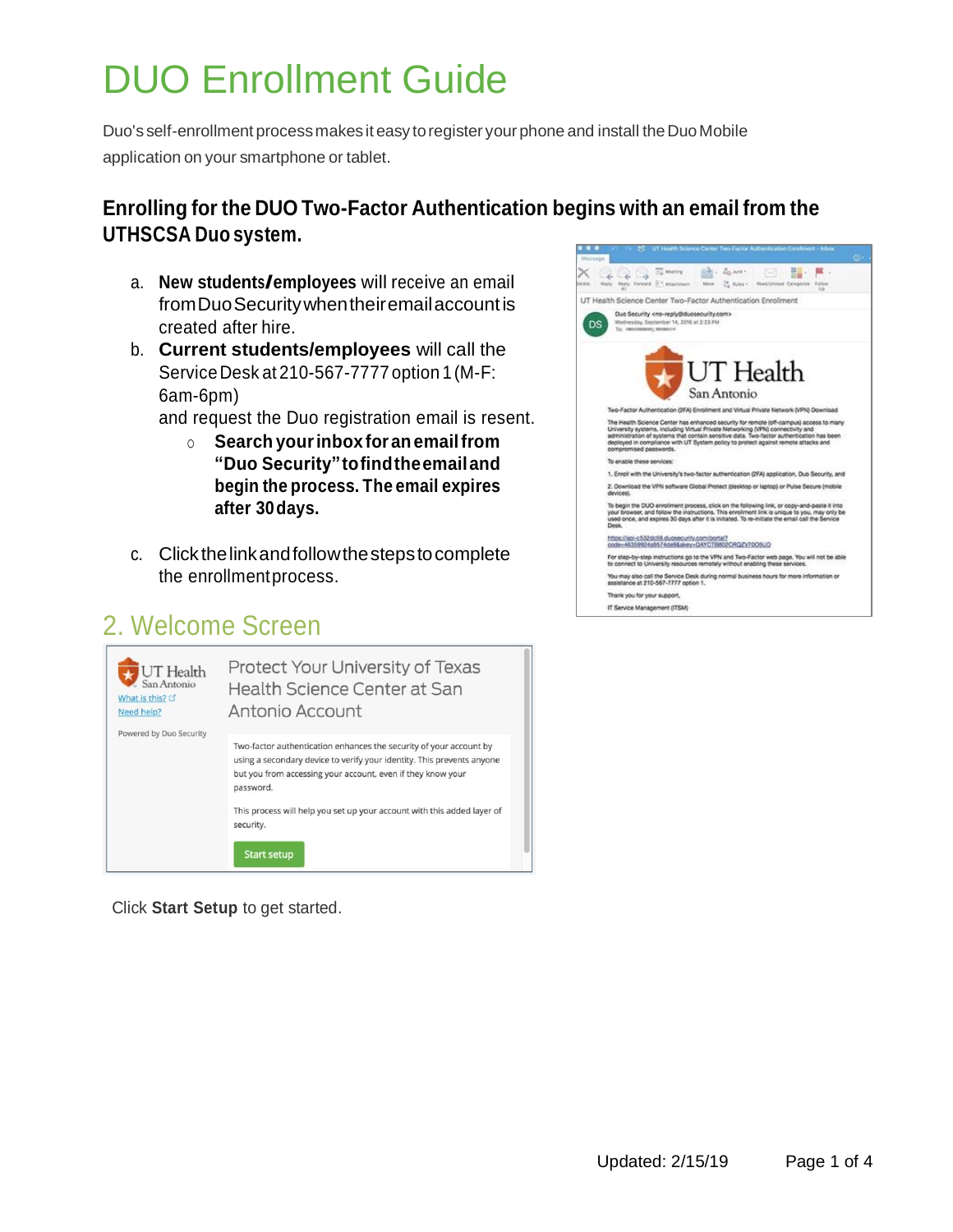## 3. Choose your Authentication method

We recommend using a smartphone for the best experience. Landline can be home phone or a cell phone.

| <b>UT</b> Health        | What type of device are you adding? |
|-------------------------|-------------------------------------|
| San Antonio             | <b>Mobile phone RECOMMENDED</b>     |
| What is this? □         | Tablet (iPad, Nexus 7, etc.)        |
| Need help?              | Landline                            |
| Powered by Duo Security | Continue                            |
|                         |                                     |

Click **Continue**.

## 4. Type Your Phone Number

Select your country and type your phone number. Use the number of your smartphone, landline, or cell phone that you'll have with you when you're logging in. You can enter an extension if you chose "Landline" in the previous step.

Then double-check that you entered it correctly, check the box, and click **Continue**.

| UT Health<br>San Antonio<br>What is this? L'<br>Need help? | Enter your phone number<br><b>United States</b><br>÷                                                                                |
|------------------------------------------------------------|-------------------------------------------------------------------------------------------------------------------------------------|
| Powered by Duo Security                                    | 2105555555<br>$+1$<br>Example: (201) 234-5678<br>You entered (210) 555-5555. Is this the correct number?<br><b>Back</b><br>Continue |

### 5. Choose Device OS or Other

Chooseyourdevice'soperatingsystemandclick**Continue**.Ifusingalandlineorcellphonetoreceive the codes via an automated phone call choose "Other."

![](_page_1_Picture_10.jpeg)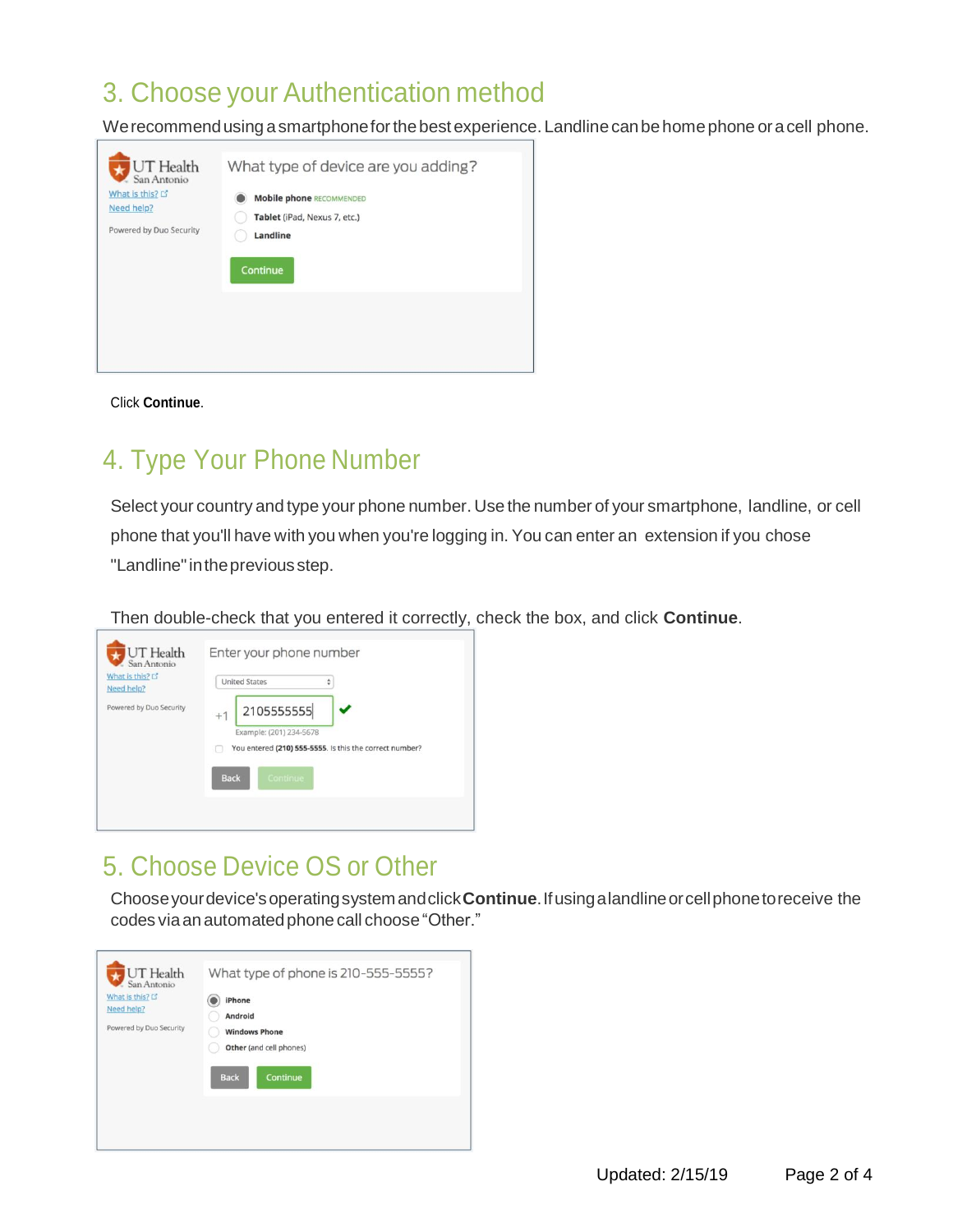## 6. Install Duo Mobile

Duo Mobile is an application that runs on your phone and helps you authenticate. Without it you'll still be able to log in using a phone call or text message, but Duo strongly recommends that you use Duo Mobile to authenticate quickly and easily. The Duo application is notrequired to utilize the Duo system.SimplychoosetheSMS(text),Call,orHardwareToken(purchaserequiredfromTechZone) options to receive the Duo code.

Follow the operating system specific instructions on the phone's screen to install Duo Mobile.

![](_page_2_Picture_3.jpeg)

Once installation is complete, click the checkbox next to **I have Duo Mobile installed**, and then click **Continue**.

## 6. Activate Duo Mobile (if using the Duo app)

Activating the application will link it to your account so you can use it for authentication. On iPhone, Android, Windows Phone, and BlackBerry 10, activate Duo Mobile by scanning the barcode with the app'sbuilt-inbarcodescanner.Clicktheplus(+)toaddanaccountandscanthecode.

![](_page_2_Picture_7.jpeg)